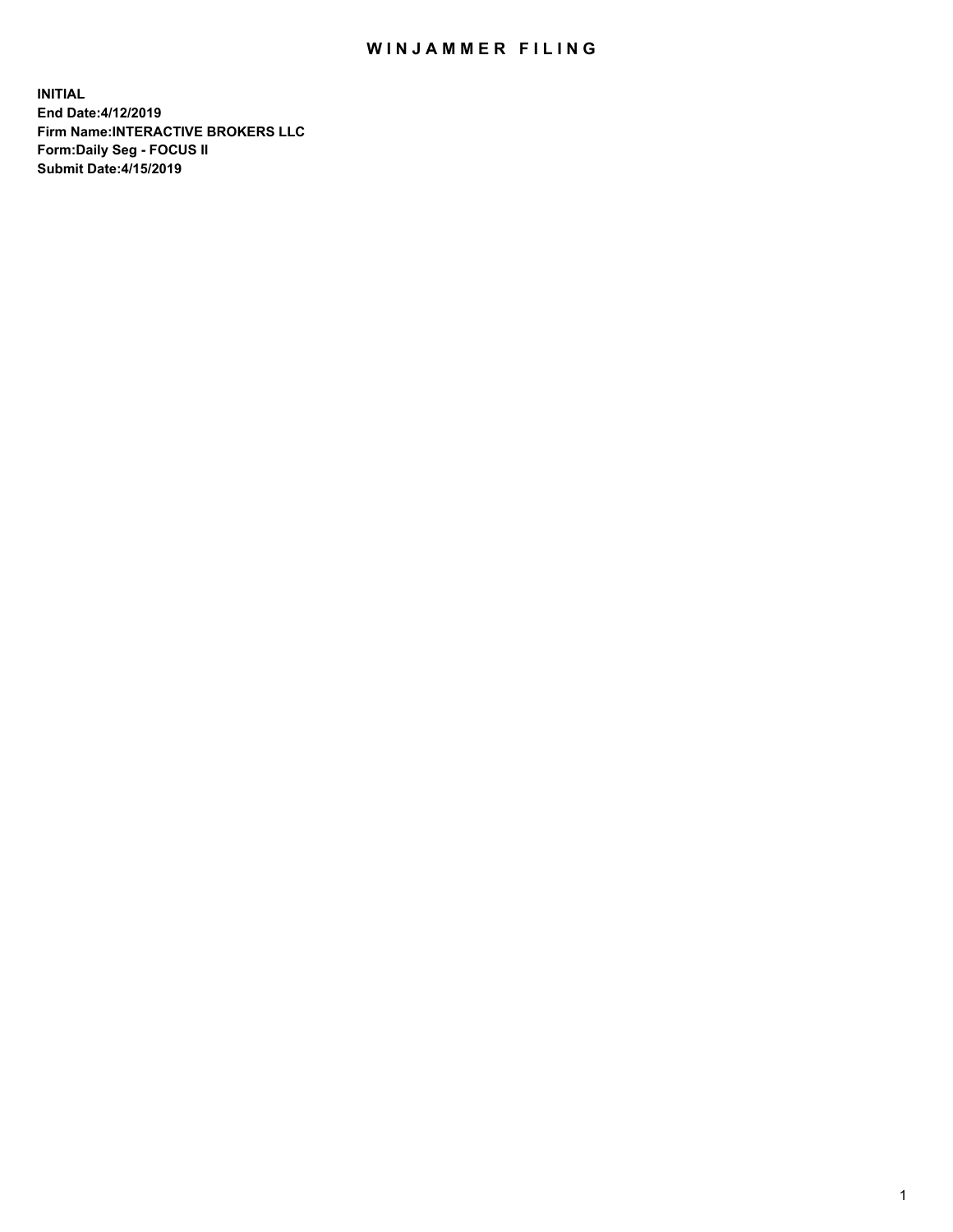**INITIAL End Date:4/12/2019 Firm Name:INTERACTIVE BROKERS LLC Form:Daily Seg - FOCUS II Submit Date:4/15/2019 Daily Segregation - Cover Page**

| Name of Company                                                                                                                                                                                                                                                                                                                | <b>INTERACTIVE BROKERS LLC</b>                                                                  |
|--------------------------------------------------------------------------------------------------------------------------------------------------------------------------------------------------------------------------------------------------------------------------------------------------------------------------------|-------------------------------------------------------------------------------------------------|
| <b>Contact Name</b>                                                                                                                                                                                                                                                                                                            | James Menicucci                                                                                 |
| <b>Contact Phone Number</b>                                                                                                                                                                                                                                                                                                    | 203-618-8085                                                                                    |
| <b>Contact Email Address</b>                                                                                                                                                                                                                                                                                                   | jmenicucci@interactivebrokers.c<br>om                                                           |
| FCM's Customer Segregated Funds Residual Interest Target (choose one):<br>a. Minimum dollar amount: ; or<br>b. Minimum percentage of customer segregated funds required:% ; or<br>c. Dollar amount range between: and; or<br>d. Percentage range of customer segregated funds required between:% and%.                         | $\overline{\mathbf{0}}$<br>$\overline{\mathbf{0}}$<br>155,000,000 245,000,000<br>0 <sub>0</sub> |
| FCM's Customer Secured Amount Funds Residual Interest Target (choose one):<br>a. Minimum dollar amount: ; or<br>b. Minimum percentage of customer secured funds required:%; or<br>c. Dollar amount range between: and; or<br>d. Percentage range of customer secured funds required between:% and%.                            | $\overline{\mathbf{0}}$<br>$\overline{\mathbf{0}}$<br>80,000,000 120,000,000<br>00              |
| FCM's Cleared Swaps Customer Collateral Residual Interest Target (choose one):<br>a. Minimum dollar amount: ; or<br>b. Minimum percentage of cleared swaps customer collateral required:% ; or<br>c. Dollar amount range between: and; or<br>d. Percentage range of cleared swaps customer collateral required between:% and%. | $\overline{\mathbf{0}}$<br>$\underline{\mathbf{0}}$<br>0 <sub>0</sub><br>0 <sub>0</sub>         |

Attach supporting documents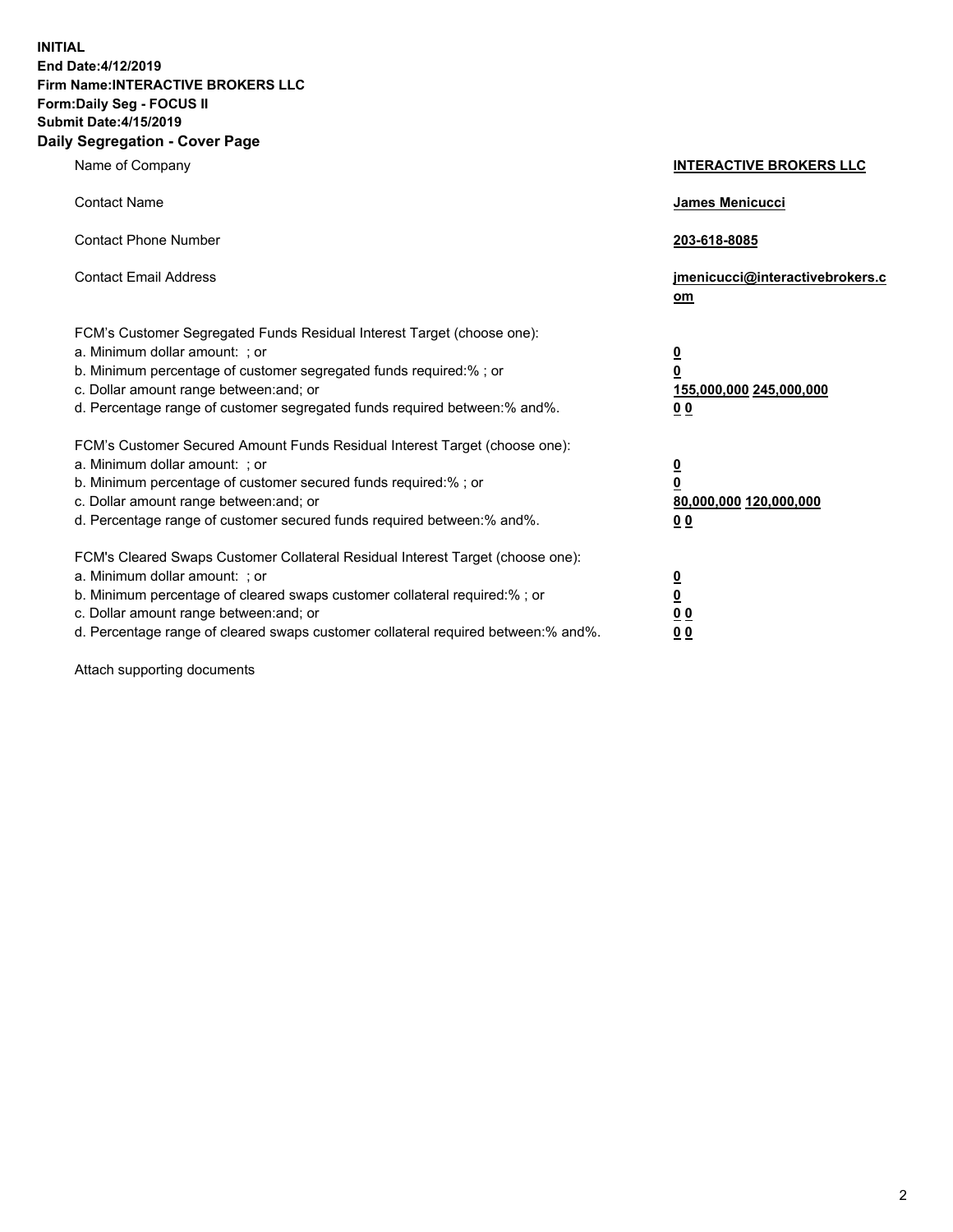## **INITIAL End Date:4/12/2019 Firm Name:INTERACTIVE BROKERS LLC Form:Daily Seg - FOCUS II Submit Date:4/15/2019**

|     | <b>Daily Segregation - Secured Amounts</b>                                                  |                                              |
|-----|---------------------------------------------------------------------------------------------|----------------------------------------------|
|     | Foreign Futures and Foreign Options Secured Amounts                                         |                                              |
|     | Amount required to be set aside pursuant to law, rule or regulation of a foreign            | $0$ [7305]                                   |
|     | government or a rule of a self-regulatory organization authorized thereunder                |                                              |
| 1.  | Net ledger balance - Foreign Futures and Foreign Option Trading - All Customers             |                                              |
|     | A. Cash                                                                                     | 432,605,244 [7315]                           |
|     | B. Securities (at market)                                                                   | $0$ [7317]                                   |
| 2.  | Net unrealized profit (loss) in open futures contracts traded on a foreign board of trade   | 13,645,733 [7325]                            |
| 3.  | Exchange traded options                                                                     |                                              |
|     | a. Market value of open option contracts purchased on a foreign board of trade              | 69,519 [7335]                                |
|     | b. Market value of open contracts granted (sold) on a foreign board of trade                | $-6,768$ [7337]                              |
| 4.  | Net equity (deficit) (add lines 1.2. and 3.)                                                | 446,313,728 [7345]                           |
| 5.  | Account liquidating to a deficit and account with a debit balances - gross amount           | 14,276 [7351]                                |
|     | Less: amount offset by customer owned securities                                            | 0 <sup>[7352]</sup> 14,276 <sup>[7354]</sup> |
| 6.  | Amount required to be set aside as the secured amount - Net Liquidating Equity              | 446,328,004 [7355]                           |
|     | Method (add lines 4 and 5)                                                                  |                                              |
| 7.  | Greater of amount required to be set aside pursuant to foreign jurisdiction (above) or line | 446,328,004 [7360]                           |
|     | 6.                                                                                          |                                              |
|     | FUNDS DEPOSITED IN SEPARATE REGULATION 30.7 ACCOUNTS                                        |                                              |
| 1.  | Cash in banks                                                                               |                                              |
|     | A. Banks located in the United States                                                       | 64,140,051 [7500]                            |
|     | B. Other banks qualified under Regulation 30.7                                              | 0 [7520] 64,140,051 [7530]                   |
| 2.  | Securities                                                                                  |                                              |
|     | A. In safekeeping with banks located in the United States                                   | 412,400,745 [7540]                           |
|     | B. In safekeeping with other banks qualified under Regulation 30.7                          | 0 [7560] 412,400,745 [7570]                  |
| 3.  | Equities with registered futures commission merchants                                       |                                              |
|     | A. Cash                                                                                     | $0$ [7580]                                   |
|     | <b>B.</b> Securities                                                                        | $0$ [7590]                                   |
|     | C. Unrealized gain (loss) on open futures contracts                                         | $0$ [7600]                                   |
|     | D. Value of long option contracts                                                           | $0$ [7610]                                   |
|     | E. Value of short option contracts                                                          | 0 [7615] 0 [7620]                            |
| 4.  | Amounts held by clearing organizations of foreign boards of trade                           |                                              |
|     | A. Cash                                                                                     | $0$ [7640]                                   |
|     | <b>B.</b> Securities                                                                        | $0$ [7650]                                   |
|     | C. Amount due to (from) clearing organization - daily variation                             | $0$ [7660]                                   |
|     | D. Value of long option contracts                                                           | $0$ [7670]                                   |
|     | E. Value of short option contracts                                                          | 0 [7675] 0 [7680]                            |
| 5.  | Amounts held by members of foreign boards of trade                                          |                                              |
|     | A. Cash                                                                                     | 91,005,038 [7700]                            |
|     | <b>B.</b> Securities                                                                        | $0$ [7710]                                   |
|     | C. Unrealized gain (loss) on open futures contracts                                         | 2,319,566 [7720]                             |
|     | D. Value of long option contracts                                                           | 69,519 [7730]                                |
|     | E. Value of short option contracts                                                          | -6,768 [7735] 93,387,355 [7740]              |
| 6.  | Amounts with other depositories designated by a foreign board of trade                      | $0$ [7760]                                   |
| 7.  | Segregated funds on hand                                                                    | $0$ [7765]                                   |
| 8.  | Total funds in separate section 30.7 accounts                                               | 569,928,151 [7770]                           |
| 9.  | Excess (deficiency) Set Aside for Secured Amount (subtract line 7 Secured Statement         | 123,600,147 [7380]                           |
|     | Page 1 from Line 8)                                                                         |                                              |
| 10. | Management Target Amount for Excess funds in separate section 30.7 accounts                 | 80,000,000 [7780]                            |
| 11. | Excess (deficiency) funds in separate 30.7 accounts over (under) Management Target          | 43,600,147 [7785]                            |
|     |                                                                                             |                                              |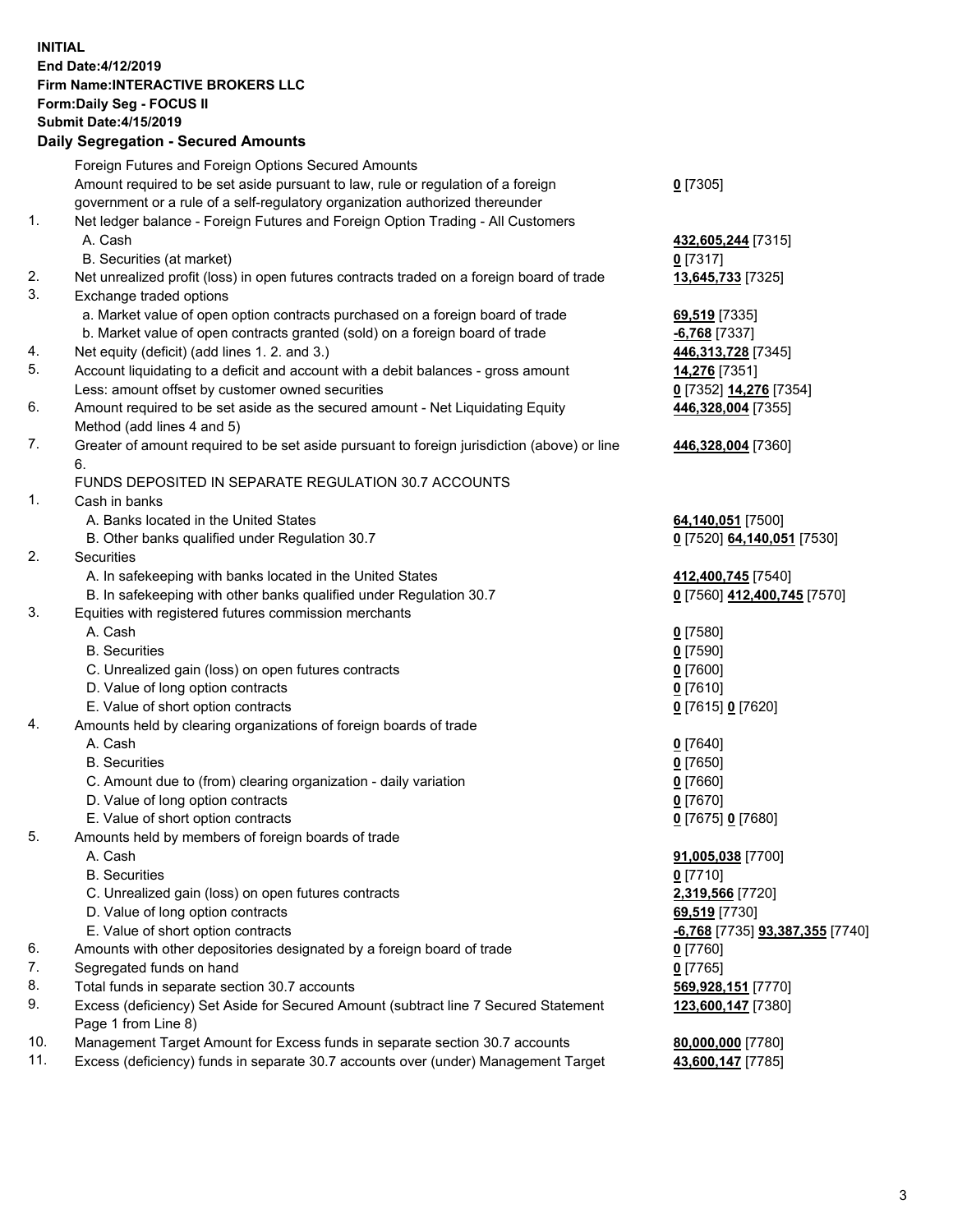**INITIAL End Date:4/12/2019 Firm Name:INTERACTIVE BROKERS LLC Form:Daily Seg - FOCUS II Submit Date:4/15/2019 Daily Segregation - Segregation Statement** SEGREGATION REQUIREMENTS(Section 4d(2) of the CEAct) 1. Net ledger balance A. Cash **3,741,935,540** [7010] B. Securities (at market) **0** [7020] 2. Net unrealized profit (loss) in open futures contracts traded on a contract market **42,080,043** [7030] 3. Exchange traded options A. Add market value of open option contracts purchased on a contract market **138,923,462** [7032] B. Deduct market value of open option contracts granted (sold) on a contract market **-196,995,717** [7033] 4. Net equity (deficit) (add lines 1, 2 and 3) **3,725,943,328** [7040] 5. Accounts liquidating to a deficit and accounts with debit balances - gross amount **1,282,279** [7045] Less: amount offset by customer securities **0** [7047] **1,282,279** [7050] 6. Amount required to be segregated (add lines 4 and 5) **3,727,225,607** [7060] FUNDS IN SEGREGATED ACCOUNTS 7. Deposited in segregated funds bank accounts A. Cash **515,405,793** [7070] B. Securities representing investments of customers' funds (at market) **2,251,845,380** [7080] C. Securities held for particular customers or option customers in lieu of cash (at market) **0** [7090] 8. Margins on deposit with derivatives clearing organizations of contract markets A. Cash **3,485,816** [7100] B. Securities representing investments of customers' funds (at market) **1,227,915,471** [7110] C. Securities held for particular customers or option customers in lieu of cash (at market) **0** [7120] 9. Net settlement from (to) derivatives clearing organizations of contract markets **-834,462** [7130] 10. Exchange traded options A. Value of open long option contracts **138,977,192** [7132] B. Value of open short option contracts **-197,063,340** [7133] 11. Net equities with other FCMs A. Net liquidating equity **0** [7140] B. Securities representing investments of customers' funds (at market) **0** [7160] C. Securities held for particular customers or option customers in lieu of cash (at market) **0** [7170] 12. Segregated funds on hand **0** [7150] 13. Total amount in segregation (add lines 7 through 12) **3,939,731,850** [7180] 14. Excess (deficiency) funds in segregation (subtract line 6 from line 13) **212,506,243** [7190] 15. Management Target Amount for Excess funds in segregation **155,000,000** [7194]

16. Excess (deficiency) funds in segregation over (under) Management Target Amount Excess

**57,506,243** [7198]